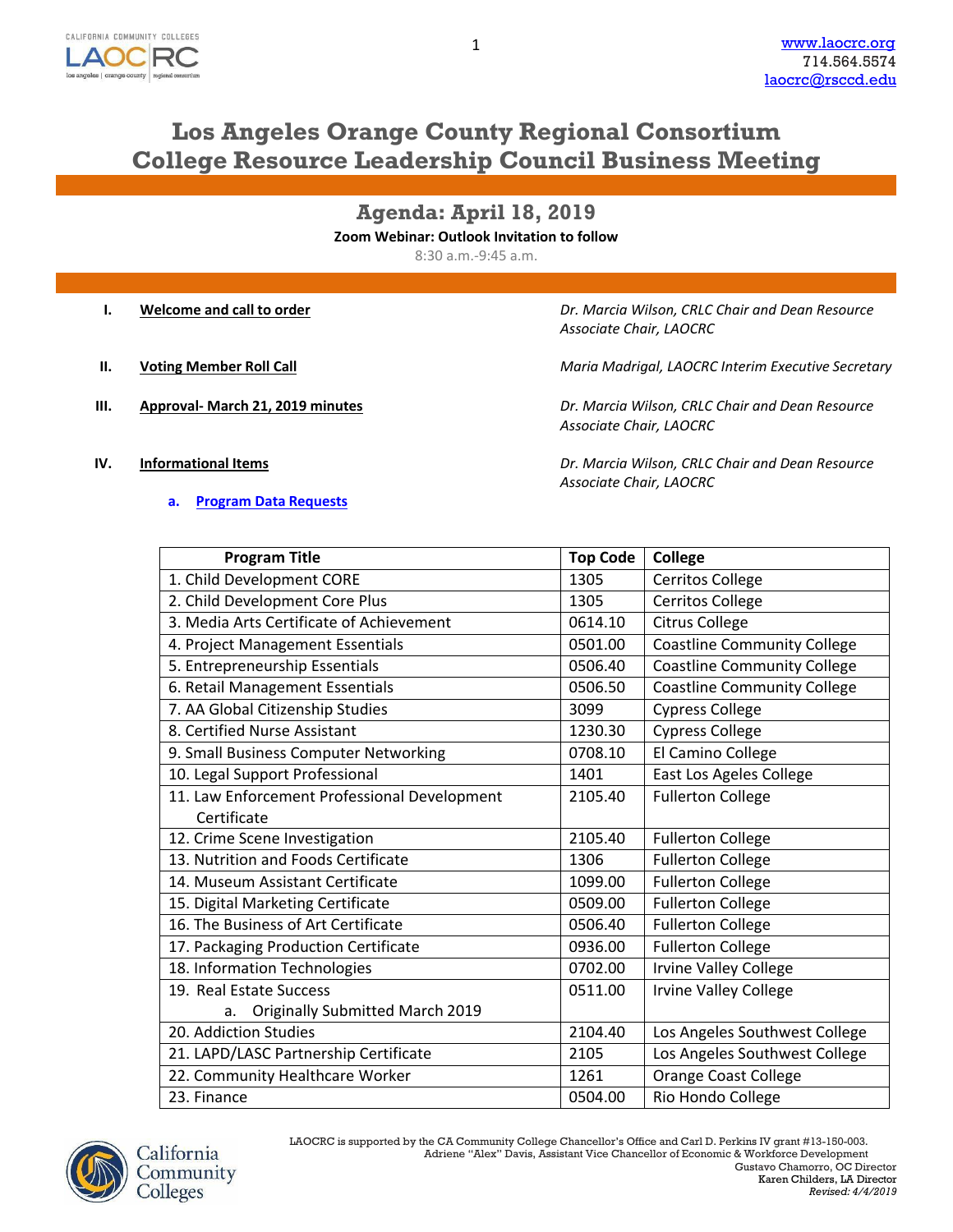|                           |         | laocrc@rsccd.edi     |
|---------------------------|---------|----------------------|
| 24. Medical Scribe        | 1208.20 | Saddleback College   |
| 25. Phlebotomy            | 1205.10 | Saddleback College   |
| 26. Cyber Defense         | 0706.00 | Saddleback College   |
| 27. Cyber Operations      | 0799.00 | Saddleback College   |
| 28. Tax Studies           | 0502.10 | Santa Monica College |
| 29. Geospatial Technology | 2206.10 | Santa Monica College |
| 30. Architecture          | 0201.00 | Santa Monica College |
| 31. 2D Animation          | 0614.40 | Santa Monica College |
| 32. 3D Animation          | 0614.40 | Santa Monica College |
| 33.3D Production          | 0614.40 | Santa Monica College |
| 34. Visual Development    | 0614.40 | Santa Monica College |

## **b. Modified Programs**

- *1.* **[Associate in Arts Degree: Addiction Studies](https://www.regionalcte.org/browse/Z2QmK)**, *Long Beach City College*
- *2.* **[Certificate of Achievement: Addicti](https://www.regionalcte.org/browse/ZM8pK)on Studies**, *Long Beach City College*
- *3.* **[Information Systems Management Certificate](https://www.regionalcte.org/browse/KAQEK)**, *Santa Monica College*
- *4.* **[Mobile Apps Development- iPhone Certificate](https://www.regionalcte.org/browse/ZYgp3)**, *Santa Monica College*
- *5.* **[Mobile Apps Development Android Certificate](https://www.regionalcte.org/browse/Kk6X3)**, *Santa Monica College*
- *6.* **[Animation](https://www.regionalcte.org/browse/3q7dZ)**, *Santa Monica College*
- *7.* **[Animation Foundation](https://www.regionalcte.org/browse/ZbPr3)**, *Santa Monica College*
- *8.* **[Website Development Management](https://www.regionalcte.org/browse/ZrDW3)**, *Santa Monica College*
- *9.* **[Website Creator](https://www.regionalcte.org/browse/KlGq3)**, *Santa Monica College*
- *10.* **[Nail Care](https://www.regionalcte.org/browse/35V5K)**, *Santa Monica College*
- *11.* **[Esthetician, Certificate of Achievement](https://www.regionalcte.org/browse/4g5zK)**, *Santa Monica College*
- *12.* **[Salon Business .](https://www.regionalcte.org/browse/4BYPZ)** , *Santa Monica College*

**V. Action Items** *Dr. Marcia Wilson, CRLC Chair and Dean Resource Associate Chair, LAOCRC*

**a. [Program Recommendation;](https://www.regionalcte.org/browse?region=4&status=4&search&submit) Motion: Community College; Second:**

# **Community College; Recommended: Y/N**

- *1.* **[Real Estate Success](https://www.regionalcte.org/browse/40Lw4)***, Irvine Valley College*
- *2.* **[Real Estate Sales](https://www.regionalcte.org/browse/3j6L3)***, Irvine Valley College*
- *3.* **[Basic Police Academy](https://www.regionalcte.org/browse/35NBK)**[,](https://www.regionalcte.org/browse/35NBK) *Rio Hondo College*
- *4.* **[Police Academy Module 1](https://www.regionalcte.org/browse/3XXB3)**, *Rio Hondo College*
- *5.* **[Associate of Arts Degree in Foundations of Interpreting](https://www.regionalcte.org/browse/ZMepZ)**, *Rio Hondo College*
- *6.* **[Fundamentals of Industrial Automation](https://www.regionalcte.org/browse/ZYjp4)**, *Saddleback College*
- *7.* **Urban [Farming](https://www.regionalcte.org/browse/KAVDZ)**, *Saddleback College*
- *8.* **[Farm To Table Cuisine](https://www.regionalcte.org/browse/KVDX4)**, *Saddleback College*
- *9.* **[Baking & Pastry](https://www.regionalcte.org/browse/35qN3)**, *Saddleback College*
- *10.* **[Wellness Gardening](https://www.regionalcte.org/browse/ZYpzK)**, *Saddleback College*
- *11.* **[Digital Publishing Certificate](https://www.regionalcte.org/browse/3Jqe4)**, *Santa Monica College*
- *12.* **[2D Animation](https://www.regionalcte.org/browse/4xPR4)**, *Santa Monica College*
- *13.* **[Biotechnology Lab Technician](https://www.regionalcte.org/browse/Zr0A3)**, *West Los AngelesCollege*

## **VI. Update, Discussion, and/or Action Items**

- 
- 

**a.** Substantial Changes *Dr. Gustavo Chamorro, OC Director, LAOCRC* **b.** LMI Requests *Dr. Gustavo Chamorro, OC Director, LAOCRC*



LAOCRC is supported by the CA Community College Chancellor's Office and Carl D. Perkins IV grant #13-150-003. Adriene "Alex" Davis, Assistant Vice Chancellor of Economic & Workforce Development Gustavo Chamorro, OC Director Karen Childers, LA Director